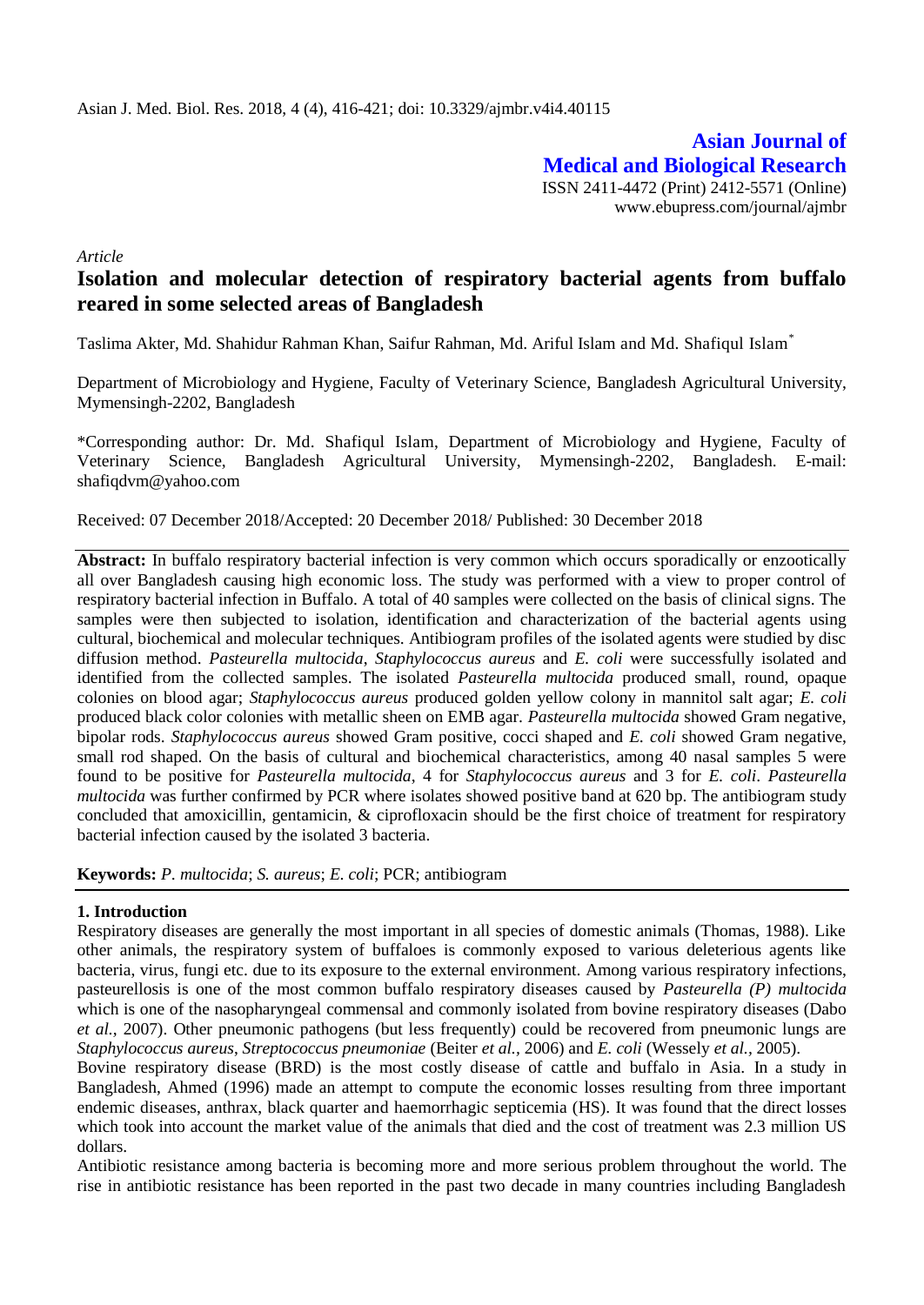(Kapil, 2004). It might be due to indiscriminate use of antimicrobial agents (Nazir *et al*., 2005). To the best of our knowledge, not much work has been carried out in Bangladesh on molecular detection of the bacteria associated with respiratory diseases of buffalo. This study was therefore designed to detect bacteria from buffalo suffering with respiratory diseases using polymerase chain reaction (PCR) based approach including their antibiogram.

### **2. Materials and methods**

## **2.1. Sampling, preliminary isolation and identification of bacteria**

A total of 40 field samples (nasal swab & secretion) were collected from suspected buffalo with respiratory problems of the dairy farm of BAU, Kanihari-Trishal, Bakshigonj-Jamalpur, Jaintapur and Bianibajar-Sylhet and Suhilpur–Brahmmanbaria during the period of October, 2014 to November, 2015. The samples were collected aseptically by using sterilized cotton buds from the nostril of the buffalo. The swab samples were then inoculated into nutrient broth immediately after collection transported to the laboratory and incubated at  $37^{\circ}$ C overnight for enrichment. The broth culture was then streaked onto Nutrient agar, Blood agar, MacConkey agar, Eosin methylene blue (EMB) agar and Mannitol salt agar (MSA). Suspected colonies were further analyzed by Gram's staining technique and biochemical tests for preliminary isolation and identification of bacteria from respiratory diseases of buffalo (Cheesbrough, 2006).

## **2.2. Molecular detection of** *P. multocida* **by PCR**

Conventional boiling method was used for DNA extraction from the isolated bacteria. PCR was performed to detect *P. multocida* using the species specific primers KTT72 and KTSP61 (sequences mentioned in Table 1) having amplicon size 620 bp. PCR reaction mixture (25 ul) was prepared by mixing 12.5 uL master mixtures (Promega, USA), 1μL of each primer, 8.5 µL Nuclease free water and 2 µL DNA template. Amplification was performed in a thermal cycler as follows: initial denaturation at 95°C for 5 min, followed by 29 cycles of denaturation at 95°C for1 minute, annealing at 49°C for 1 minute, elongation at 72°C for 1 minute, and a final extension at 72°C for 7 min. Electrophoresis was run at 100 Volt for 30 minutes on 1.5% agarose (Sigma-Aldrich, USA) gel after mixing PCR product with loading buffer along with 1-kbsize DNA marker (Promega, USA). Then agarose gel was stained with ethidium bromide and de-stained in distilled water and placed on the floor of UV transilluminator for visualization and image documentation.

### **2.3. Antibiotic sensitivity assay**

The isolated bacterial species were subjected to antibiotic sensitivity test against 8 commonly used antibiotics of different groups by disc diffusion method, as described by Clinical and Laboratory Standard Institute (CLSI, 2012). The antibiotics used were - Sulphamethoxazole (25μg/disc), Ciprofloxacin (5μg/disc), Erythromycin (15μg/disc), Tetracycline (30μg/disc), Amoxicillin (30μg/disc), Ampicillin (10μg/disc), Kanamycin (30μg/disc), Gentamicin (10μg/disc). Comparing with 0.5 McFarland standards, inocula were prepared and the test was done in freshly prepared Mueller Hinton agar (HiMedia, India). The results of the sensitivity test were expressed as either resistant or sensitive as per the guidelines of Clinical and Laboratory Standard Institute (CLSI, 2012).

# **3. Results and Discussion**

On the basis of cultural and biochemical characteristics, among 40 nasal samples 5 were found to be positive for *Pasteurella multocida,* 4 for *Staphylococcus aureus and* 3 for *E. coli*. *Pasteurella multocida* was further confirmed by polymerase chain reaction (PCR). On nutrient agar *P. multocida* formed whitish, opaque, circular, translucent colonies; *E. coli* formed smooth, circular, whitish to grayish white colonies; *S. aureus* formed gray, white or yellowish colonies. On blood agar *P. multocida* formed small, round, whitish, opaque colonies with musty odor and there was no hemolysis (Figure 1) *S. aureus* formed white colony with hemolysis. On MSA agar *S. aureus* formed yellow colored colonies (Figure 2). On EMB agar *P. multocida* showed no growth; *E. coli* formed smooth, circular, black colored colonies with metallic sheen (Figure 3). On MacConkey agar *P. multocida* showed no growth, *E. coli* formed rose pink lactose fermented colonies (Figure 4). After Gram's staining *P. multocida* showed Gram negative, pink colored, bipolar rods arranged in single or pairs, *E. coli* showed Gram negative, pink colored, small rod shaped organisms arranged in single, pairs or short chain, *S. aureus* showed Gram positive, cocci arranged in grapes like clusters. Carbohydrate fermentation test showed that *P. multocida* fermented dextrose, sucrose and mannitol producing only acid, but did not ferment maltose and lactose. *E. coli* fermented all 5 basic sugars with the production of acid and gas. *S. aureus* fermented all 5 basic sugars producing only acid. *P. multocida* showed positive reaction to indole, catalase and oxidase test but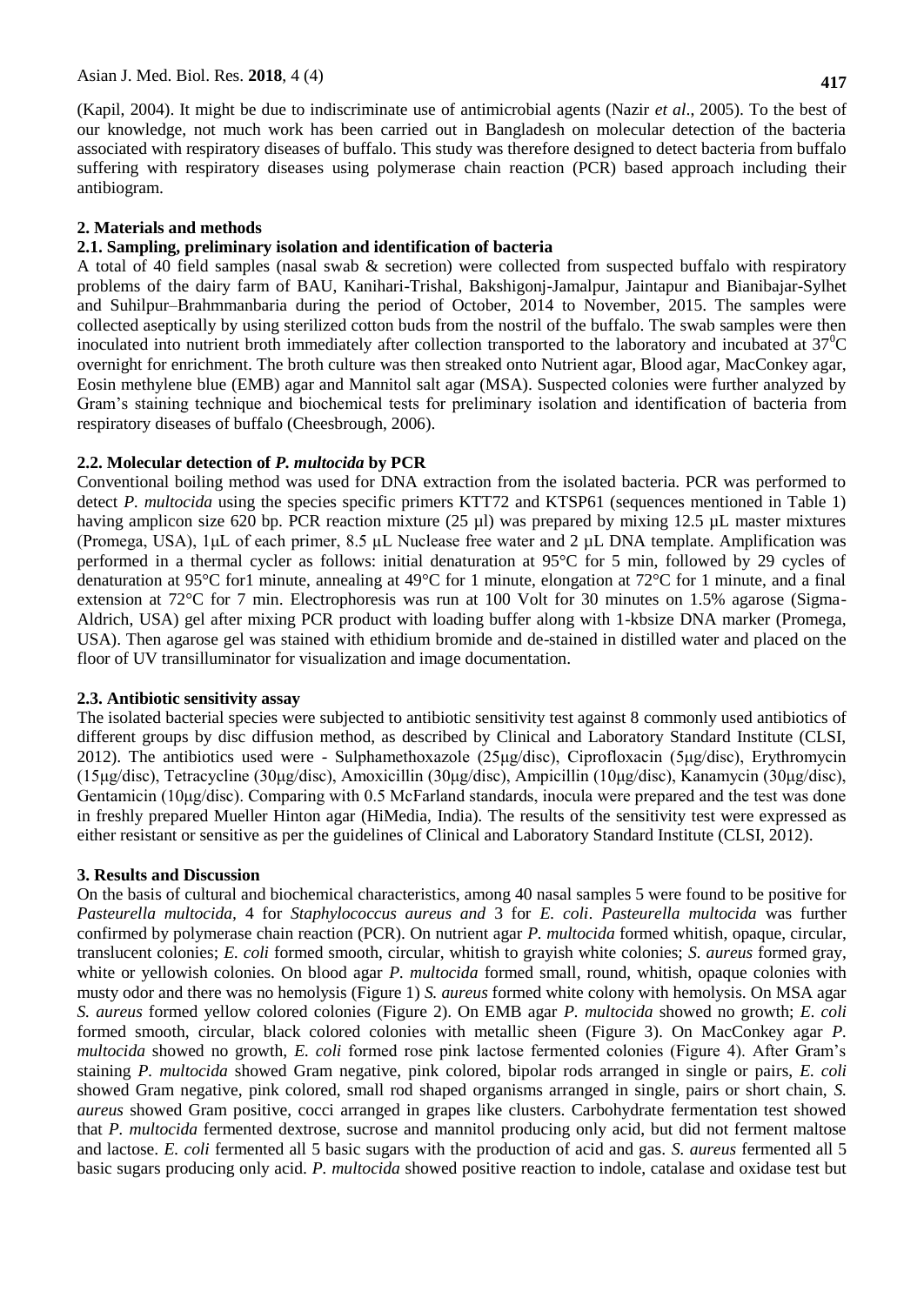negative reaction to MR-VP test. Both of the *E. coli* and *S. aureus* showed positive reaction to MR, indole and catalase test but negative reaction to VP test.

DNA extracted from *P. multocida* isolates used in PCR assay. Polymerase chain reaction (PCR) with primers KMT1T7 and KMT1SP6 identified 5 isolates as positive for *P. multocida* type B showing amplification of 620 bp (Figure 5).

Antibiogram study of *P. multocida* isolates revealed highly sensitive to ampicillin, amoxicillin, gentamicin and ciprofloxacin, intermediate to kanamycin but resistant to tetracycline, sulphamethoxazole and erythromycin. For *E. coli,* ampicillin, ciprofloxacin, gentamicin, tetracycline and sulphamethoxazole were sensitive, intermediate to amoxicillin but resistant to kanamycin, erythromycin. For *Staph. aureus,* ampicillin, amoxicillin, ciprofloxacin, erythromycin & gentamicin were sensitive, intermediate to kanamycin but resistant to sulphamethoxazole, tetracycline. The results of antibiogram profiles are presented in (Table 2 and Figure 6, Figure 7 and Figure 8).

## **Table 1. List of primers used for the detection of** *P. multocida***.**

| <b>Specificity</b>  | <b>Primers</b><br>Sequence $(5'-3')$ |                             | Amplicon size (bp) |
|---------------------|--------------------------------------|-----------------------------|--------------------|
| P. multocida type B | KTT72                                | AGG-CTC-GTT-TGG-ATT-ATG-AAG |                    |
|                     | KTSP61                               | ATC-CGC-TAA-CAC-ACT-CTC     | 620bp              |

**Legend:** bp=Base Pair

|  | Table 2. Results of antibiogram profile of P. multocida, E. coli and S. aureus isolated from buffalo. |  |  |  |  |
|--|-------------------------------------------------------------------------------------------------------|--|--|--|--|
|  |                                                                                                       |  |  |  |  |

|                                 | P. multocida                              |                | E. coli                                   |                | S. aureus                                 |                |
|---------------------------------|-------------------------------------------|----------------|-------------------------------------------|----------------|-------------------------------------------|----------------|
| Name of the antibiotic<br>discs | Zone of<br>inhibition<br>diameter<br>(mm) | Interpretation | Zone of<br>inhibition<br>diameter<br>(mm) | Interpretation | Zone of<br>inhibition<br>diameter<br>(mm) | Interpretation |
| Ampicillin (AMP)                | 20                                        |                | 21                                        | S              | 30                                        | c              |
| Amoxicillin (AML)               | 25                                        |                | 16                                        |                | 30                                        |                |
| Ciprofloxacin (CIP)             | 23                                        |                | 24                                        |                | 25                                        |                |
| Erythromycin (E)                |                                           | R              |                                           | R              | 29                                        |                |
| Gentamicin (GEN)                | 20                                        |                | 20                                        |                | 30                                        |                |
| Kanamycin $(K)$                 |                                           |                |                                           | R              | 16                                        |                |
| Sulphamethoxazole (SXT)         | $\overline{\phantom{a}}$                  | R              | 23                                        |                |                                           | R              |
| Tetracycline (TE)               | b                                         | R              | 25                                        | C              |                                           | R              |

**Legends: S = Sensitive, I = Intermediate, R = Resistant**



**Figure (1)** *P. multocida* **colonies on Blood agar; (2)** *S. aureus* **colonies on MSA agar; (3)** *E. coli* **colonies on EMB agar; (4)** *E. coli* **colonies on MacConkey agar.**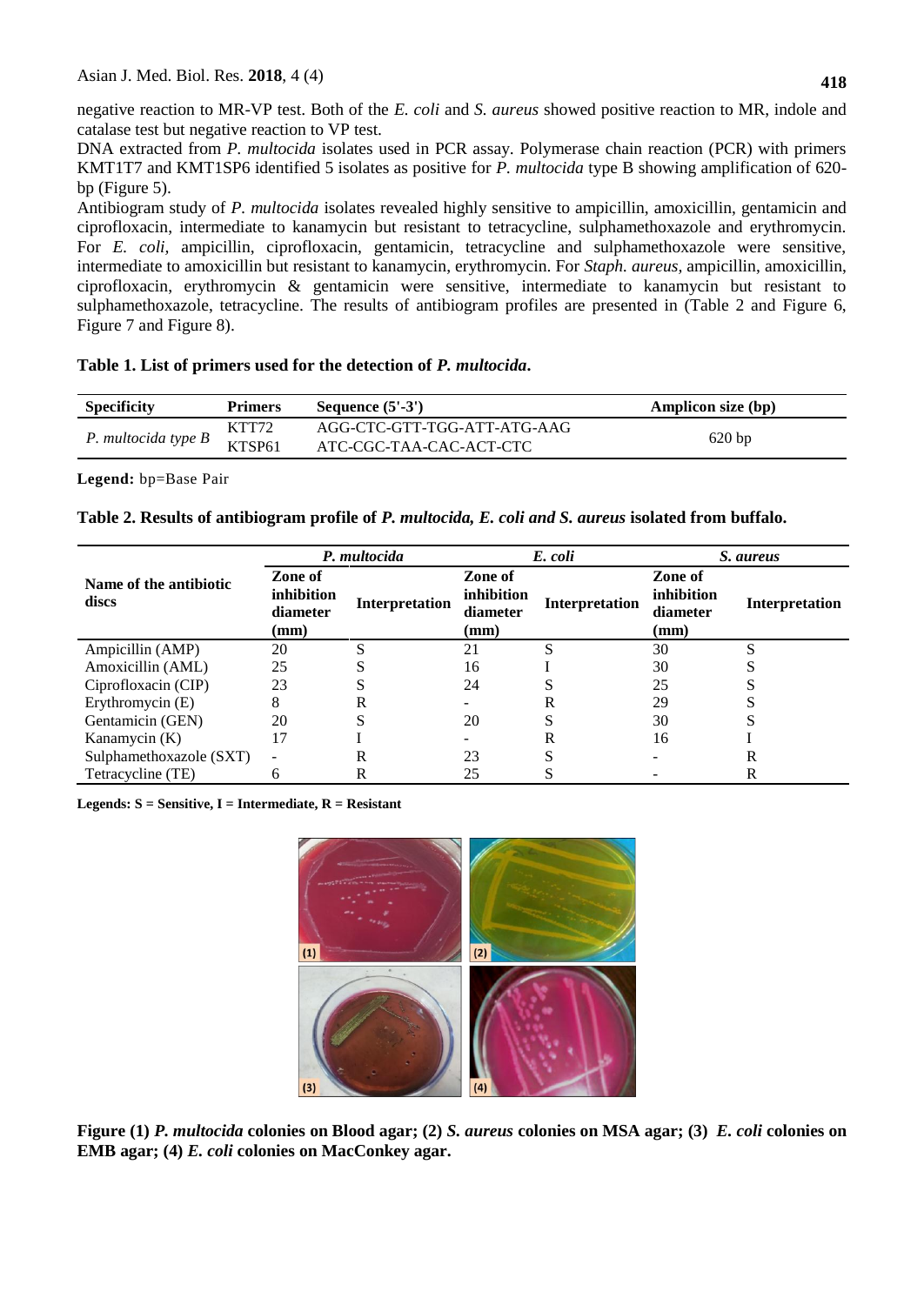

**Figure 5. PCR image of** *P. multocida* **Lane M- 1k bp DNA ladder, Lane 7-Negative control, Lane 6: Positive control and Lane 1-5: Isolated sample of** *P. multocida* **type B.**



**Figure 6. Antibiotic sensitivity pattern of** *P. multocida.*



**Figure 7. Antibiotic sensitivity pattern of** *E. coli.*



**Figure 8. Antibiotic sensitivity pattern of** *S. aureus.*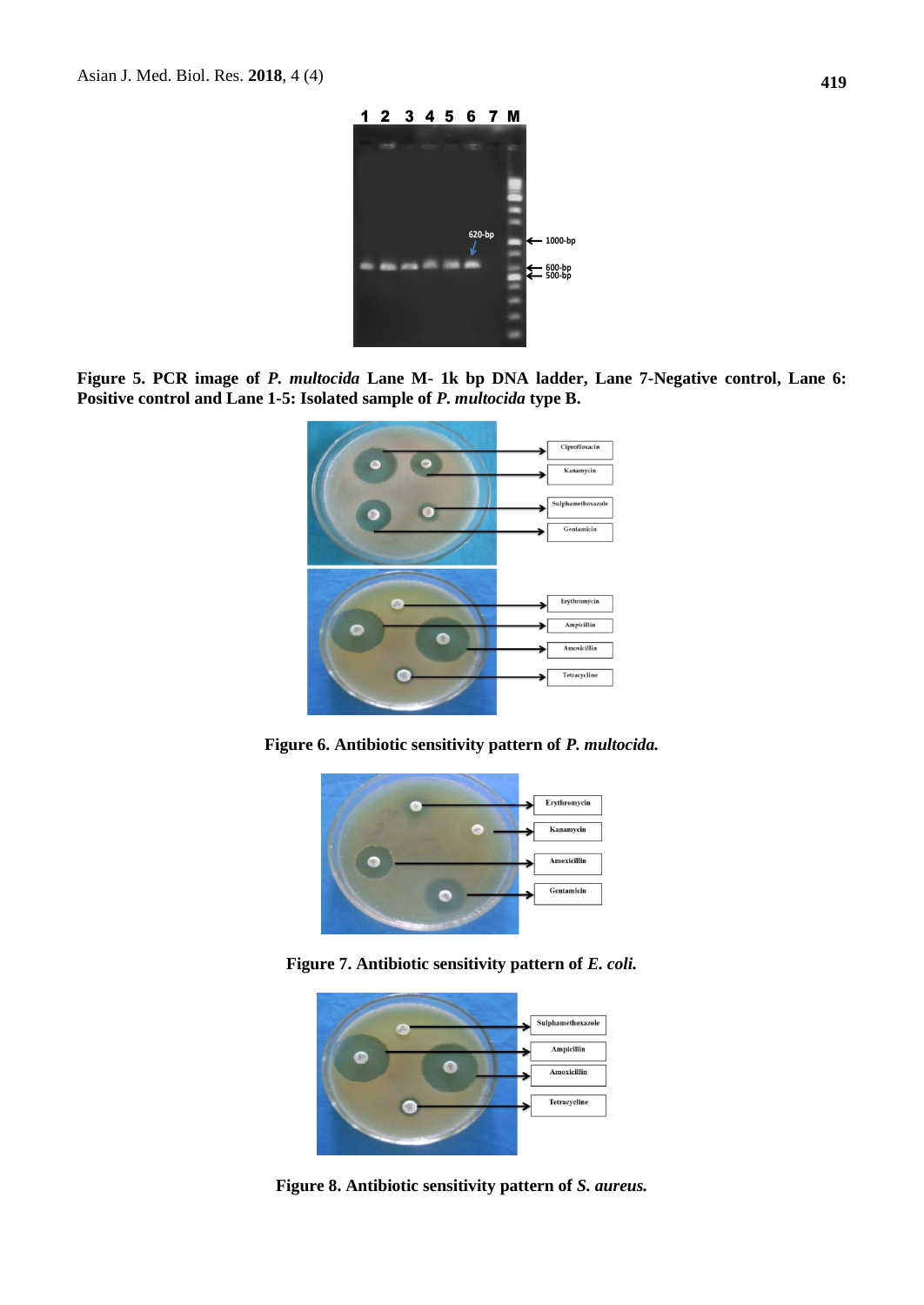The aims of the present research work were to isolate and identify the bacterial etiological agents using cultural, biochemical and molecular techniques and to study the antibiogram profiles of the isolated bacterial species from respiratory diseases of buffalo in Bangladesh.

Colony characteristics of *P. multocida* from buffalo on blood agar, nutrient agar were similar to the findings of Naz *et al.*, (2012); Ashraf *et al*., (2011); De Alwis, (1996). The morphology of the isolated *P. multocida* found in this study was supported by Cowan, (1985) and Ashraf, (2011). The sugar fermentation test revealed all the *P. multocida* isolates as fermenter of dextrose, sucrose and mannitol and produced acid and non-fermenter of maltose and lactose, as stated by Buxton and Fraser, (1977). The isolates were also found as negative to MR test, VP test and positive to indole, catalase and oxidase test, as reported by Buxton and Fraser, (1977). Also in this study, colony characteristics of the isolated *E. coli* observed on NA, EMB and MacConkey agar were similar to the findings of Kalin *et al.*, (2012); Nazir *et al.*, (2005). The *E. coli* isolates revealed a complete fermentation of 5 basic sugars by producing both acid and gas which was supported by Thomas *et al.*, (1998). The isolates also revealed positive reaction in MR test and indole test but negative reaction in VP test were similar to the statement of Buxton and Fraser, 1977. The morphology of the isolated *S. aureus* found in Gram's staining was supported by Kitai *et al.*, 2005. Isolates of *S. aureus* revealed a complete fermentation of 5 basic sugars and production of acid which was supported by Mckec *et al.,* 1995 and OIE Manual, 2012. All of the isolated *S. aureus* revealed positive reaction in catalase, Indole and MR test but negative reaction in VP test as reported by Cheesbrough, (2006).

In this study molecular detection, a 620-bp band was seen in each lane with the product of the PCR for *P. multocida* type B*.* The isolates of *P. multocida* type B in this study were similar to the findings of the researcher Townsend *et al.,* (2001).

From the antibiogram study, it was revealed that *P. multocida* were sensitive to ampicillin, amoxicillin, ciprofloxacin, gentamicin, intermediate to kanamycin and resistant to erythromycin, tetracycline and sulphamethoxazole. For *E. coli,* ampicillin, ciprofloxacin, gentamicin, tetracycline and sulphamethoxazole were sensitive, intermediate to amoxicillin but resistant to kanamycin, erythromycin. Those findings were almost similar with the findings of Akond *et al*., (2009) and Jeyasanta *et al*., (2012). For *S. aureus,* ampicillin, amoxicillin, ciprofloxacin, erythromycin & gentamicin were sensitive, intermediate to kanamycin but resistant to sulphamethoxazole, tetracycline. Farzana *et al., (*2004), found almost similar sensitivity to these antibiotics.

#### **4. Conclusions**

With the findings of the present research work the field veterinarians will certainly be able to select the correct antibiotics against respiratory diseases of buffalo throughout the country and to overcome the multi-drug resistant problem of the bacteria. Finally it would be said that, the respiratory disease in buffalo and their drug resistance are obviously of great concern. Therefore, steps should be taken by government to maintain strict hygienic measurement and proper use of antibiotics.

#### **Acknowledgements**

The authors are grateful to the Ministry of Science and Technology, Bangladesh for financial support, to the head of the department of Microbiology and Hygiene of Bangladesh Agricultural University (BAU) for providing the laboratory supports.

### **Conflict of interest**

None to declare.

### **References**

Ahmed S, 1996. Status of some bacterial diseases of animals in Bangladesh. Asian Livestock*,* 112-114.

- Cheesbrough M, 2006. District Laboratory Practice in Tropical Countries, 2<sup>nd</sup> Edn., Part 2. Cambridge University Press, New York; pp. 45-62.
- CLSI, 2012. Performance standards for antimicrobial disk and dilution susceptibility tests for bacterial isolated form animals; approved standard - third edition. Clinical and Laboratory Standards Institute (Formally NCCLS). 69-72. Communication 28 287-98.
- De Alwis, 1996. Hemorrhagic septicemia Clinical and epidemiological features of the disease. International workshop on diagnosis and control of HS Bali. Indonesia, 28-30.

Kapil A, 2004. The challenge of antimicrobial resistance need to contemplate. Indian J. Med. Res., 121: 83-91. OIE, 2012. Manual of standards for diagnostic test and vaccines.